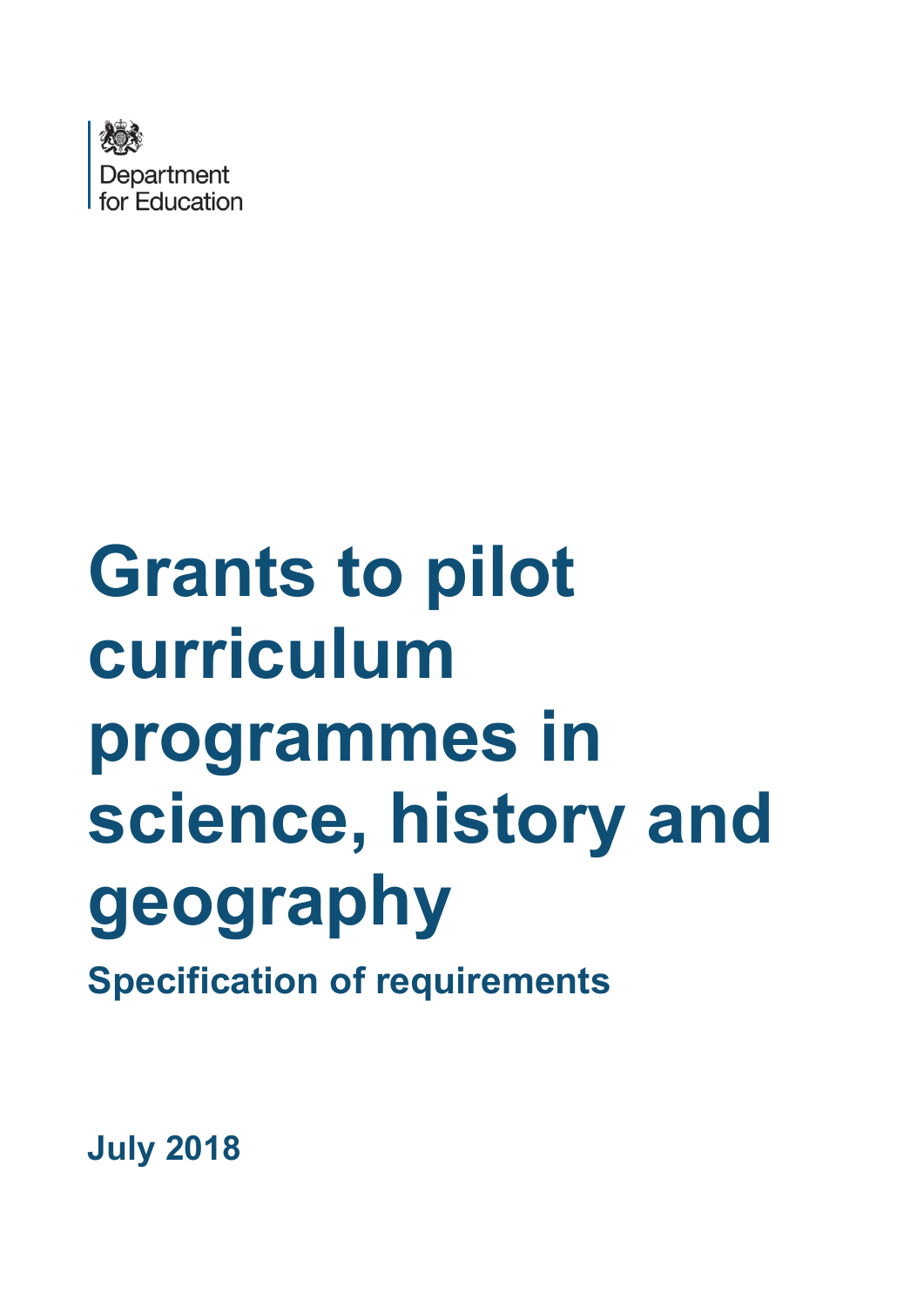# **Contents**

| Table of figures                                       | 3              |
|--------------------------------------------------------|----------------|
| Background                                             | $\overline{4}$ |
| Reducing unnecessary workload                          | $\overline{4}$ |
| Supporting teachers to deliver the National Curriculum | $\overline{4}$ |
| About the curriculum programme pilot grants            | 6              |
| The curriculum programme pilot                         | 6              |
| Funding and eligibility                                | $\overline{7}$ |
| Monitoring and evaluation                              | $\overline{7}$ |
| The application process                                | 9              |
| Overview                                               | 9              |
| Stage 1: Eligibility criteria                          | 13             |
| Stage 2: Minimum requirements                          | 13             |
| Minimum programme requirements                         | 13             |
| Minimum delivery requirements                          | 14             |
| Stages 3 and 4: Assessment of programmes               | 16             |
| Stage 5: Due diligence                                 | 18             |
| <b>Further information</b>                             | 19             |
| Key dates                                              | 19             |
| Terms and conditions of grant funding                  | 20             |
| <b>Contact details</b>                                 | 20             |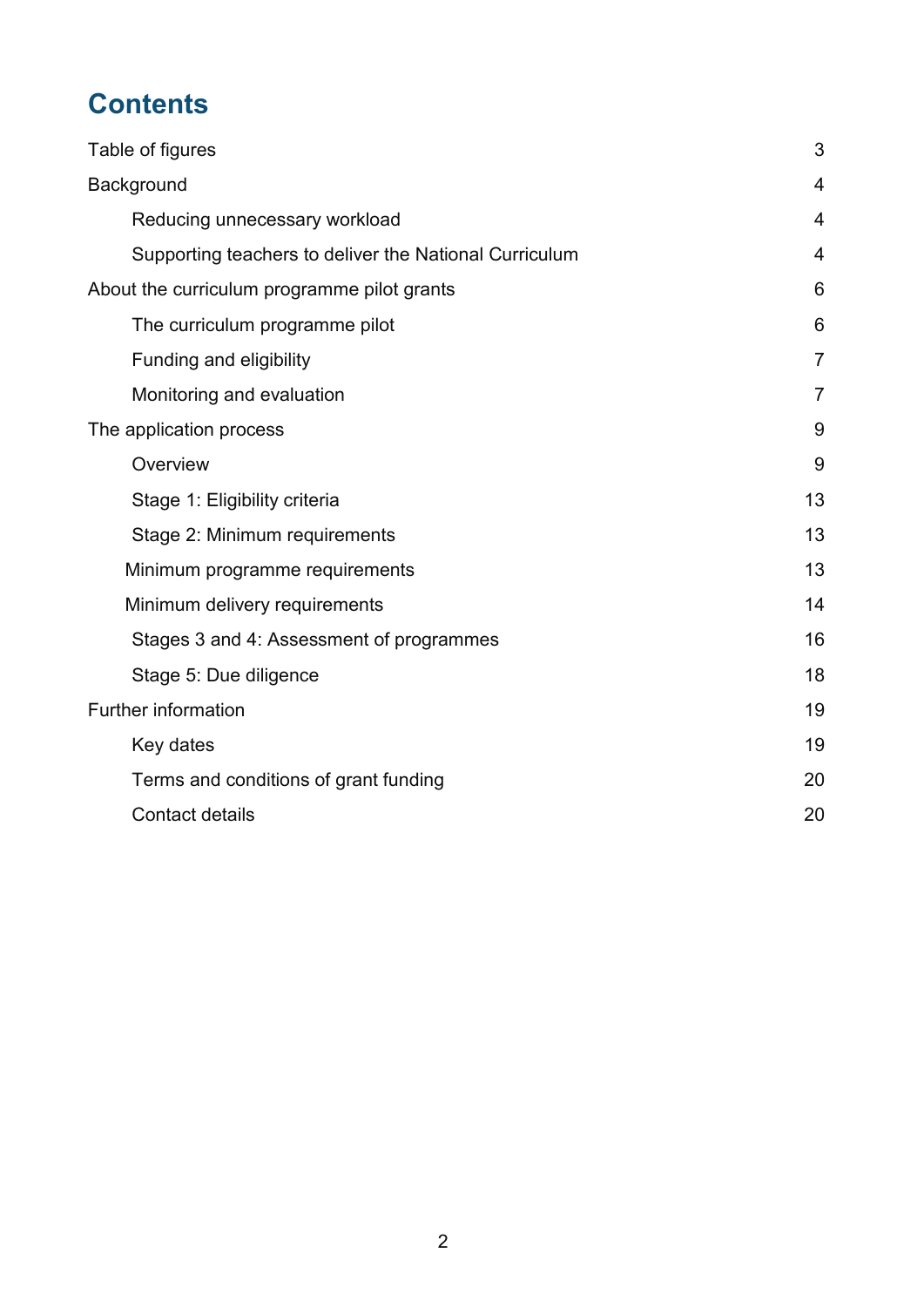# <span id="page-2-0"></span>**Table of figures**

| Table 4: Criteria against which the quality of programmes will be assessed 18 |  |
|-------------------------------------------------------------------------------|--|
|                                                                               |  |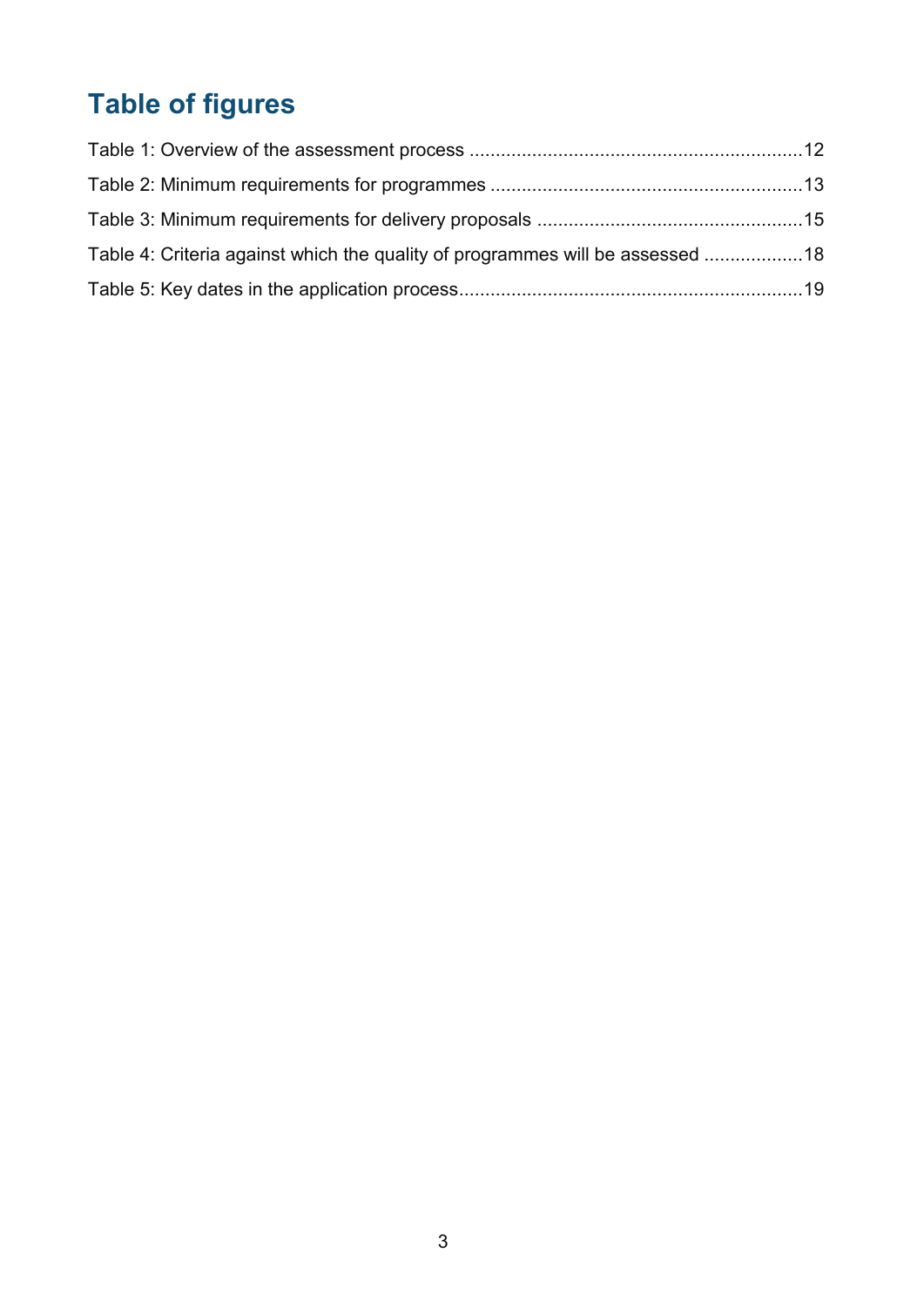# <span id="page-3-0"></span>**Background**

-

1. In January 2018, the Department for Education committed £7.7 million over five years to the Curriculum Fund, to help teachers **deliver the more challenging National Curriculum** introduced in 2014, while **reducing the unnecessary workload burden**  associated with curriculum planning and resourcing.

## <span id="page-3-1"></span>**Reducing unnecessary workload**

2. The Department has engaged with school leaders, teachers, publishers and other stakeholders to understand how teachers plan the curriculum for different subjects and use resources such as textbooks. [The Use and Perceptions of Curriculum Resources in](https://www.gov.uk/government/publications/curriculum-support-resources-in-schools)  [Schools research \(July 2018\)](https://www.gov.uk/government/publications/curriculum-support-resources-in-schools) reported that the current working culture **continues to result in a significant planning-related workload burden for teachers**.

3. In his first major [speech at the Association of School and College Leaders'](https://www.gov.uk/government/speeches/damian-hinds-there-are-no-great-schools-without-great-teachers)  [conference](https://www.gov.uk/government/speeches/damian-hinds-there-are-no-great-schools-without-great-teachers) in March 2018, the Secretary of State for Education highlighted his intention to use the Curriculum Fund to make it easier for schools and teachers to share and access high quality teaching resources.

4. The Department plans to use the Curriculum Fund to build on the principles set out in the [Independent Planning and Resources Review Group report](https://www.gov.uk/government/publications/reducing-teacher-workload-planning-and-resources-group-report) (2016) to improve curriculum planning while reducing unnecessary workload. The principles included the importance of planning a sequence of lessons rather than focusing on individual lesson plans, making use of existing high quality resources such as textbooks, and that fullyresourced schemes of work should be in place for all teachers.

# <span id="page-3-2"></span>**Supporting teachers to deliver the National Curriculum**

<span id="page-3-3"></span>5. As part of the last review of the National Curriculum, we benchmarked our curriculum against those of high performing jurisdictions, and found that they set higher  $expectations<sup>1</sup>$  without compromising curriculum breadth.<sup>2</sup> The Department therefore reformed the National Curriculum in 2014, and subsequently the GCSE qualifications, so that we set world-class standards across all subjects. With these changes come three

<sup>1</sup> Department for Education, Review of the national curriculum in England: what can we learn from the English, mathematics and science curricula of high-performing jurisdictions? (2011)

<sup>2</sup> Department for Education, Review of the national curriculum in England: report on subject breadth in international jurisdictions (2011)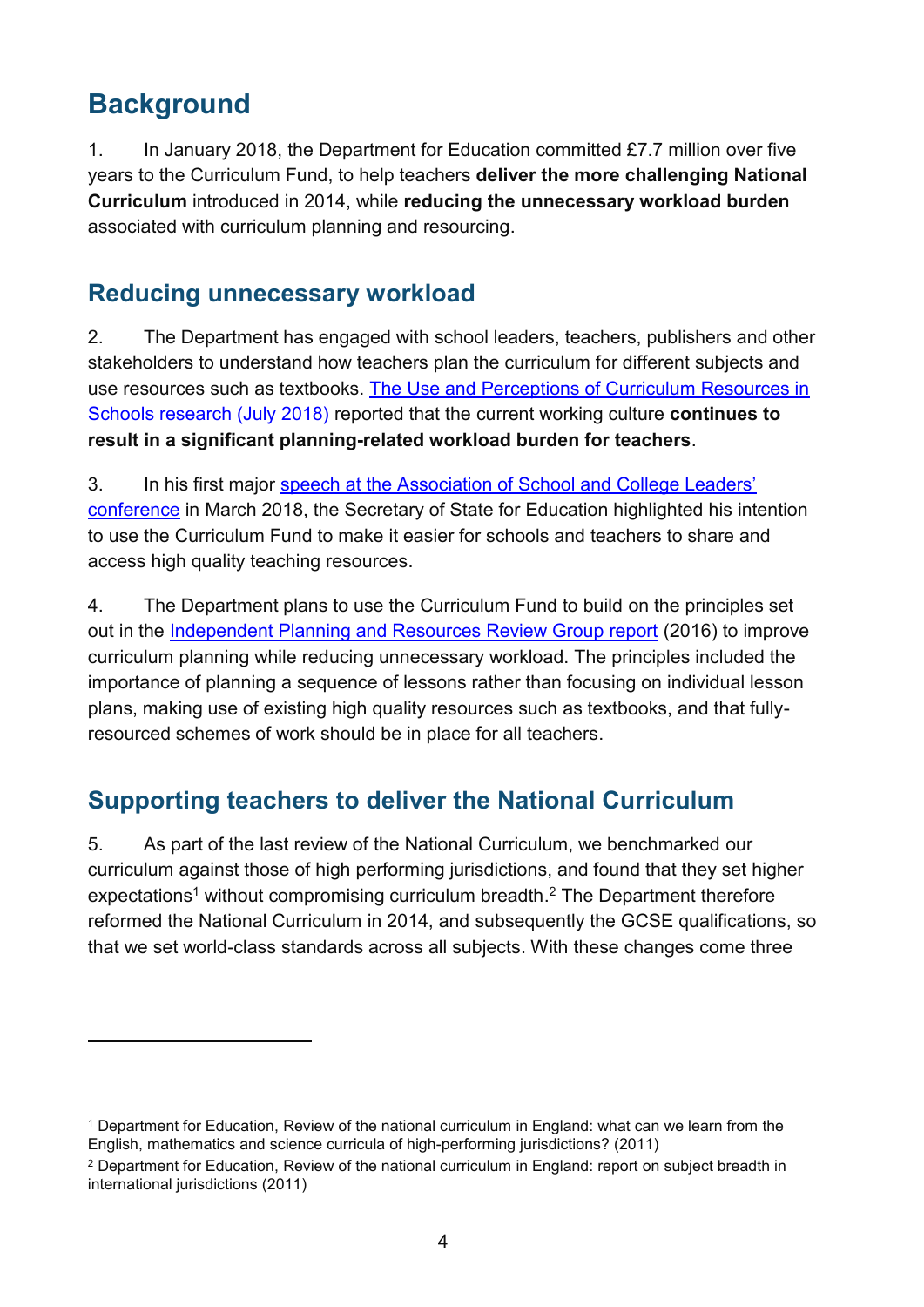important pedagogic considerations: a 'knowledge-rich' curriculum, whole-class teaching and teacher-led instruction:

- a) **A knowledge-rich curriculum**: ED Hirsch argues that "only a wellrounded, knowledge-specific curriculum can impart needed knowledge to all children and overcome inequality of opportunity."<sup>3</sup> A knowledge-rich curriculum requires careful consideration of the sequence of knowledge so that it is pedagogically coherent and reflects the specific ideas and language in each discipline being taught. It emphasises knowledge to be remembered and constantly built upon, not merely encountered and fleetingly experienced.
- b) **Whole-class teaching:** Whole-class teaching ensures that each and every child is taught all of the core curriculum content, in contrast to some differentiated teaching that can narrow the curriculum for lower attaining pupils and work against social mobility. Whole-class teaching continues to be successful in achieving both high standards and high equity in jurisdictions in the far east, including the mastery approach in mathematics where all pupils master key content before they move on to more complex material. Mastery teaching approaches appear to be a promising strategy for narrowing the attainment gap, with low attaining pupils gaining one or two more months of additional progress from this strategy than highattaining students.
- c) **Teacher-led instruction**: Studies have shown that students who have been taught through teacher-led instruction perform at least as well or outperform their peers who were taught using an enquiry-based approach<sup>4</sup>. This is also highlighted in the PISA 2015 study<sup>5</sup>, where researchers found that teacher-led approaches in science were associated strongly with pupil success in contrast with more enquiry-based or 'child-centred' approaches.

6. The Department is therefore committed to using the Curriculum Fund to support the development and sharing of curriculum materials that will not only **reduce unnecessary teacher workload**, but also are **knowledge-rich**, and have **teacher-led instruction** and **whole-class teaching** at their core.

-

<sup>3</sup> Hirsch, ED, Why Knowledge Matters (2016)

<sup>4</sup> Kroesbergen, E.H., Van Luit, J.E.H. & Maas, C.J.M., Effectiveness of Explicit and Constructivist Mathematics Instruction for Low-Achieving Students in the Netherlands (2004); and [Khlar, D. & Nigam, M.,](http://lexiconic.net/pedagogy/KlahrNigam.PsychSci.pdf)  [The Equivalence of Learning Paths in Early Science Instruction. \(2004\)](http://lexiconic.net/pedagogy/KlahrNigam.PsychSci.pdf)

<sup>5</sup> OECD (2016), *PISA 2015 Results (Volume II): Policies and Practices for Successful Schools*, PISA, OECD Publishing, Paris,<https://doi.org/10.1787/9789264267510-en>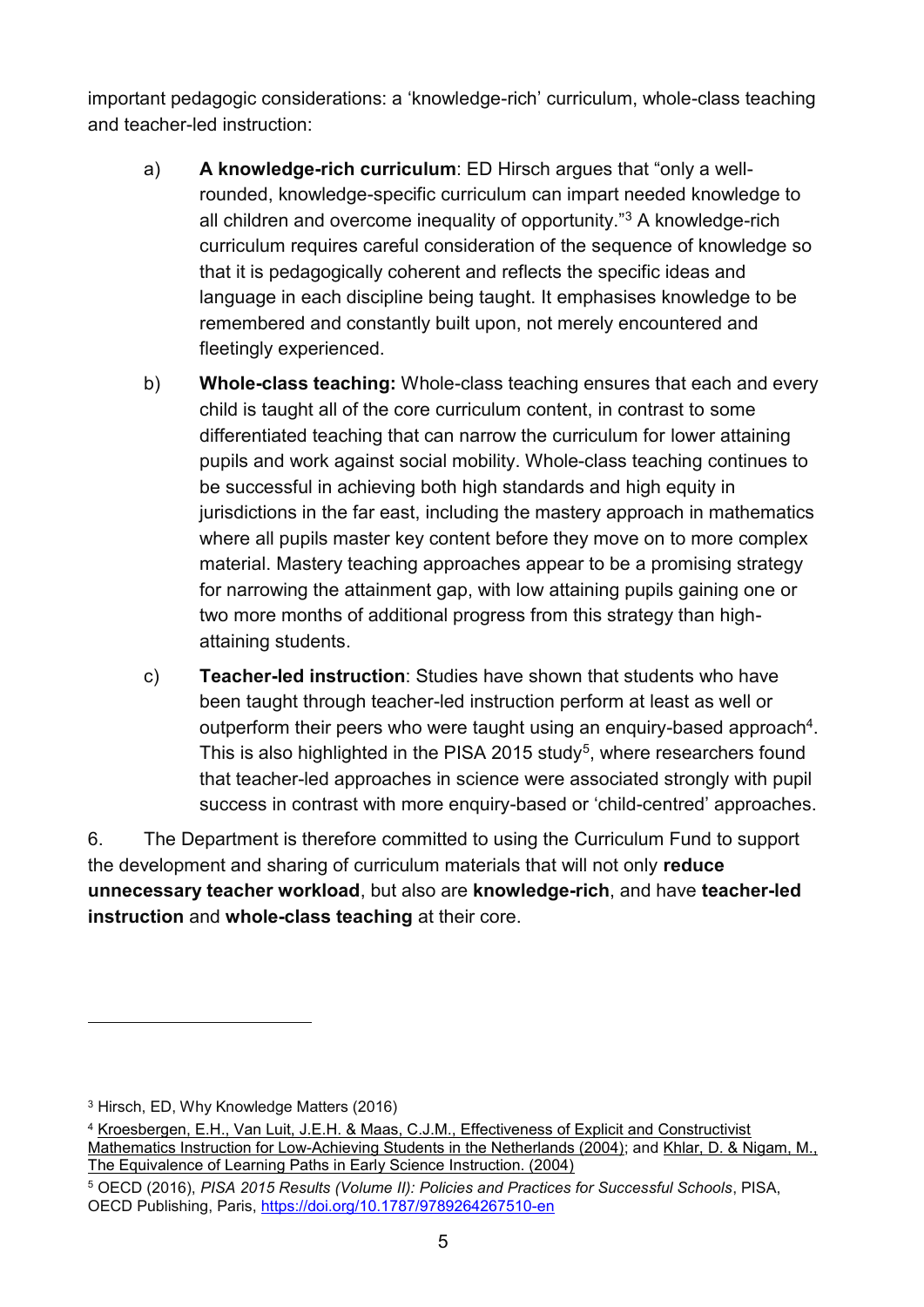# <span id="page-5-0"></span>**About the curriculum programme pilot grants**

## <span id="page-5-1"></span>**The curriculum programme pilot**

7. **Complete curriculum programmes** are complete packages of resources that teachers need to deliver a National Curriculum subject across a key stage. They include a long-term plan, with content and knowledge sequenced carefully, as well as all the resources and training required for teachers to deliver individual lessons. Crucially, these curriculum programmes are knowledge-rich, and have teacher-led instruction and wholeclass teaching approaches at their core.

8. Some schools have developed complete curriculum programmes, and have noted the positive impacts their use has had on reducing teacher workload and improving pupil outcomes. John Blake's Policy Exchange report, Completing the Revolution (2018), similarly notes the use of what he terms 'coherent curriculum programmes' and the benefits they can have on improving the quality of teaching and reducing the workload for many teachers.

9. The Department for Education wants to build on this evidence base, to understand the benefits that these programmes have in more detail, and how they can be effectively shared and implemented between schools. The curriculum programme pilot will therefore fund schools to work with other schools to test and refine their existing curriculum programmes, and will look to gather evidence on:

- a) How using the programmes can improve the pupil outcomes and reduce teacher workload;
- b) The frameworks or specifications for programmes that allow for the greatest benefits to pupil outcomes and teacher workload;
- c) How the programmes are shared or implemented effectively in a wide range of schools, including the level of high quality training and guidance required to ensure teachers are empowered to deliver the programmes effectively.

10. Schools may pilot more than one programme in different subjects and/or key stages, and we will fund this testing for two consecutive terms. We anticipate that the majority of pilots will begin this testing in January 2019.

11. In addition to this testing, the curriculum programme pilot will require schools to gather feedback from teachers and schools to inform the refinement and improvement of their existing complete curriculum programmes.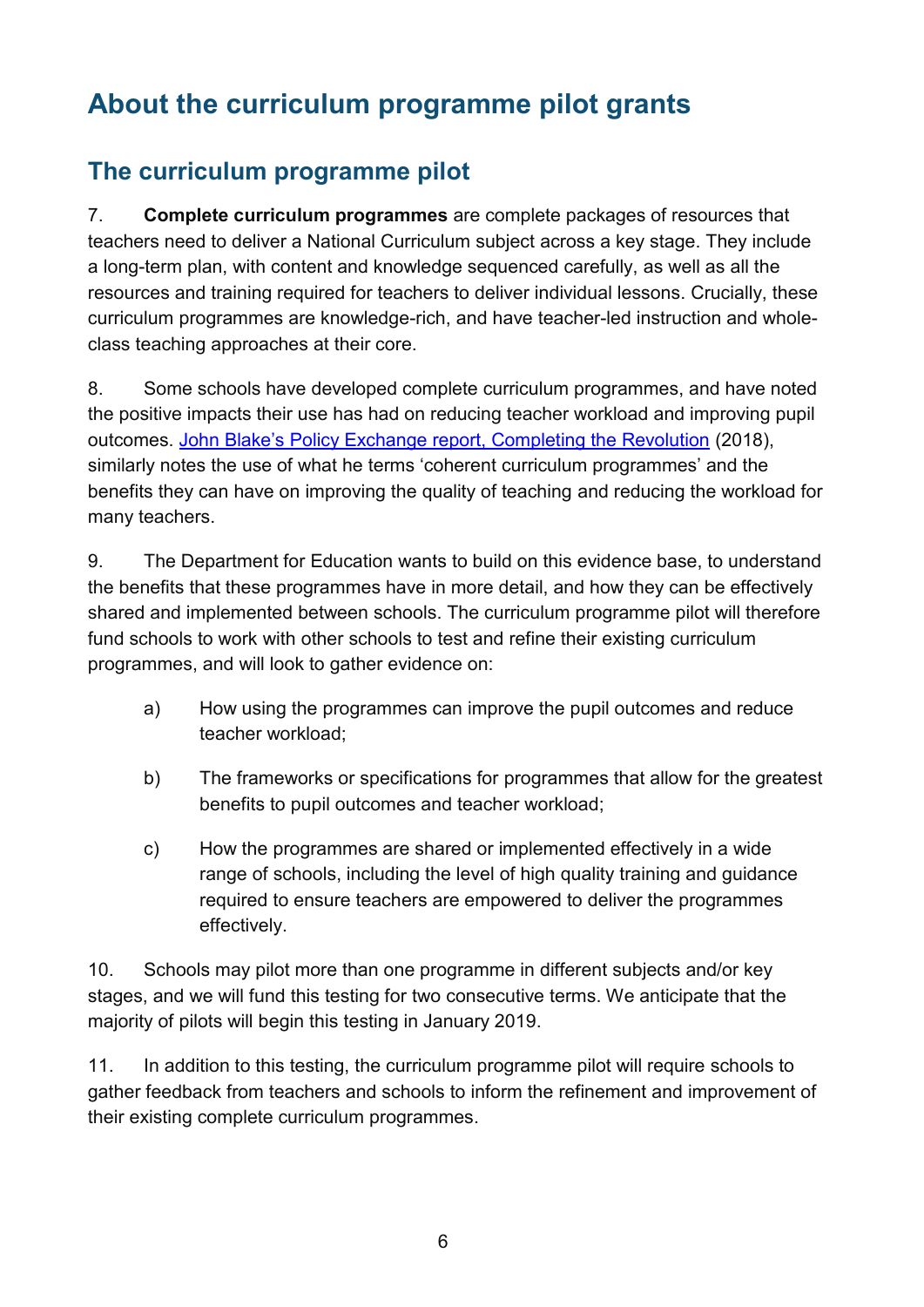# <span id="page-6-0"></span>**Funding and eligibility**

12. Up to £2.4 million is available for a small number of these pilots to take place in academic year 2018/19. A maximum of £150,000 of funding will be awarded to pilot one programme, and up to £100,000 will be awarded for each additional programme tested by the same school. This is based on the expectation that successful applicants may incur the costs equivalent to two full-time members of staff to test and refine the programmes. Funding will be released on the delivery of key milestones, to be set out in the grant agreement with successful applicants.

- <span id="page-6-2"></span>13. To be eligible to apply the applicant must:
	- Have been rated as good or outstanding for overall effectiveness in their most recent Ofsted Inspection;
	- Not be below the national average in the relevant data listed below, as published in 2017, or can provide sufficient explanation and reassurance that these measures will be improved to at least the national average in the next two years. Note that provisional 2018 data may be considered as it becomes available as part of this explanation and reassurance.
		- Pupils meeting the expected standard in reading, writing and maths (primary);
		- Pupils meeting the expected standard in the Phonics Screening Check (primary);
		- Achieving EBacc at grade 5/C or above (secondary);
		- Entering EBacc (secondary).

14. If a school is applying with partner schools as part of an alliance, including applications involving a multi-academy trust, local authority or relevant religious authorities with a role in school improvement, a lead school must be nominated to lead the delivery of the project. This school must meet the eligibility criteria described in paragraph [13.](#page-6-2)

15. Applications are limited to one per school and partners, although two or more programmes can be submitted as part of a single application.

## <span id="page-6-1"></span>**Monitoring and evaluation**

16. Grant recipients will nominate a named individual to act as the main point of contact with the Department. This individual will be required to be in regular contact with the Department's grant manager. Grant recipients will need to provide: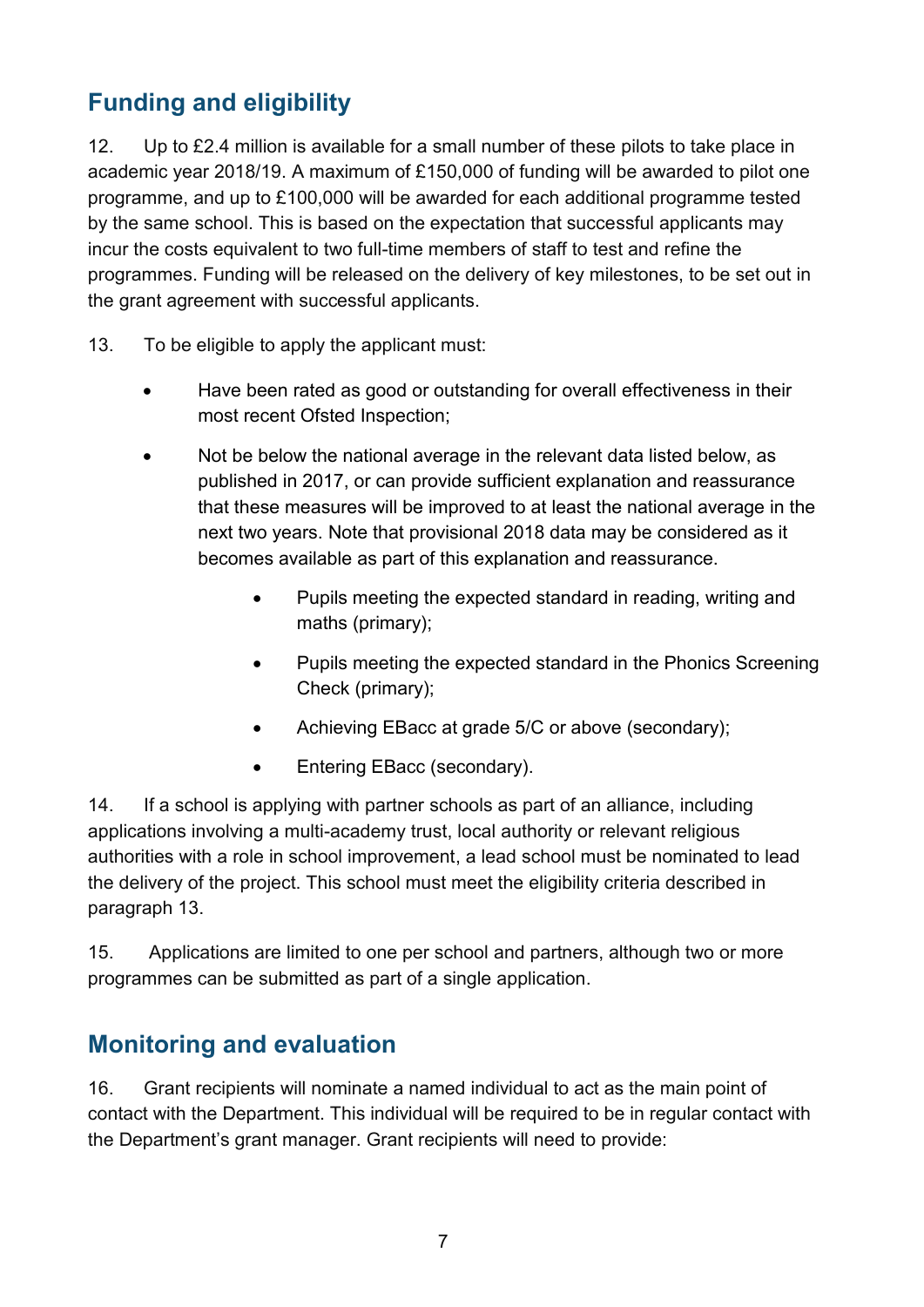- Regular updates and will attend regular meetings to report on progress against the overall programme objectives. Additional detailed reports may be requested to outline future project activity.
- Management information to meet the needs of the Department. This will be subject to further negotiation, but may include monthly written progress reports; monthly financial expenditure reports outlining expenditure against income/invoices; and regular meetings with the department to set and review key performance indicators (KPIs).

17. The Department is currently assessing options for appointing an independent evaluator. Grant recipients will be expected to participate in evaluation activity, including any final reporting that may take place after the grant funding has ceased, to feed into final reporting.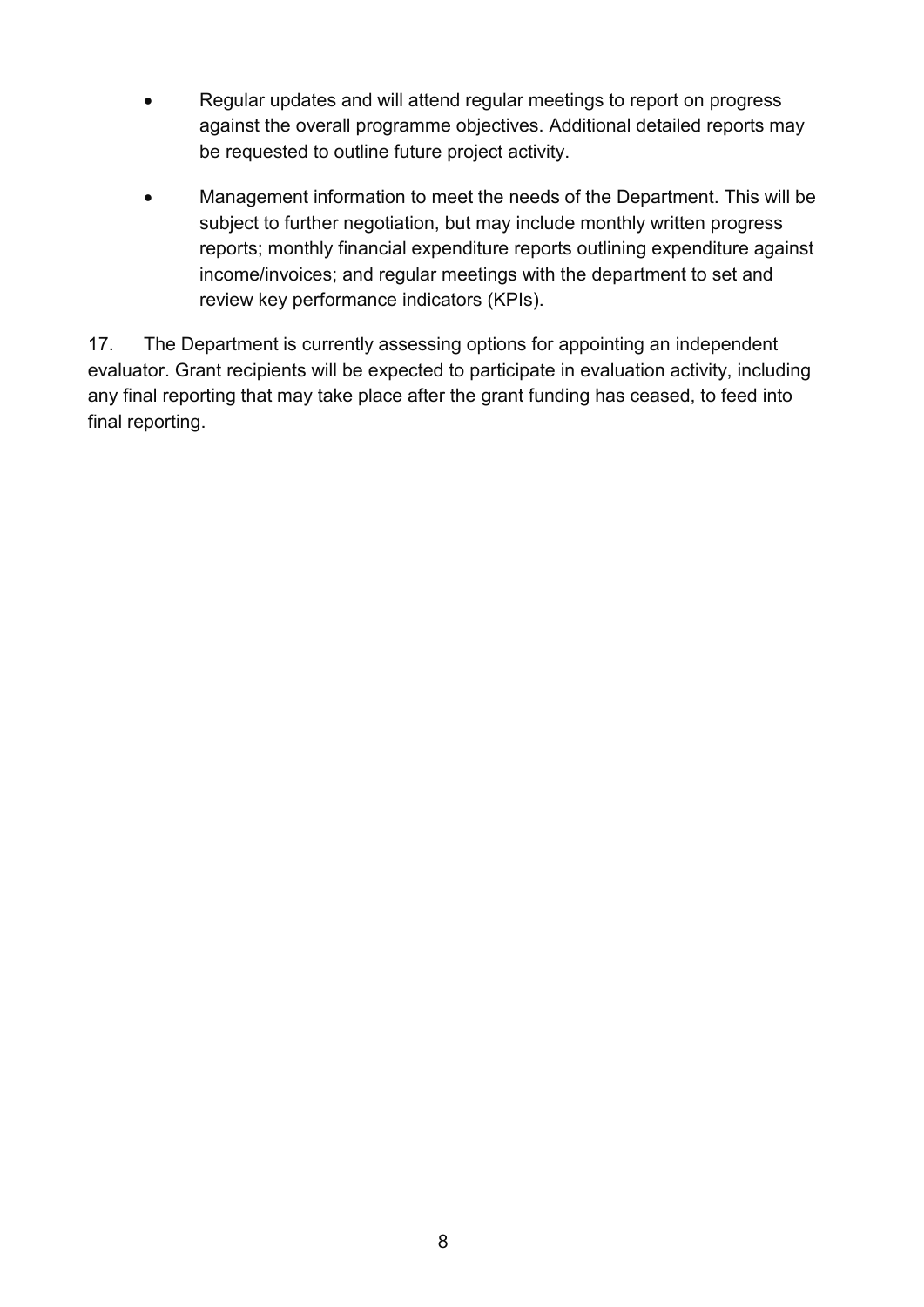# <span id="page-8-0"></span>**The application process**

## <span id="page-8-1"></span>**Overview**

18. Applications will need to provide evidence to show how their **curriculum programmes** are knowledge-rich, and support whole-class teaching and teacher-led instruction in line with paragraph [5](#page-3-3) of this guidance; and also how their **delivery**  proposals will allow for these programmes to be implemented, tested and refined effectively. Schools may submit more than one programme in their application; in these cases each programme will be considered separately.

19. Applications will be assessed in four stages. Stage 1 will assess the lead school's eligibility to apply. Stage 2 will assess whether the applicant's programme and delivery proposals have met the minimum requirements listed in tables 2 and 3 respectively. Stage 3 will assess the content and quality of the programmes by examining sample materials and accompanying explanations. Stage 4 requires applicants to submit their complete programmes for assessment by an expert panel and an interview. Stage 5 includes standard due diligence.

20. While Stages 1 and 2 assess applications to ensure that they have the minimum content and requirements to be successful (for example, that they contain assessment materials, and demonstrate the pedagogies described in paragraph [5\)](#page-3-3), Stages 3 and 4 assess the quality of these requirements (for example, how well the assessment materials support progression).

21. Further information on this assessment process is provided in table 1 below.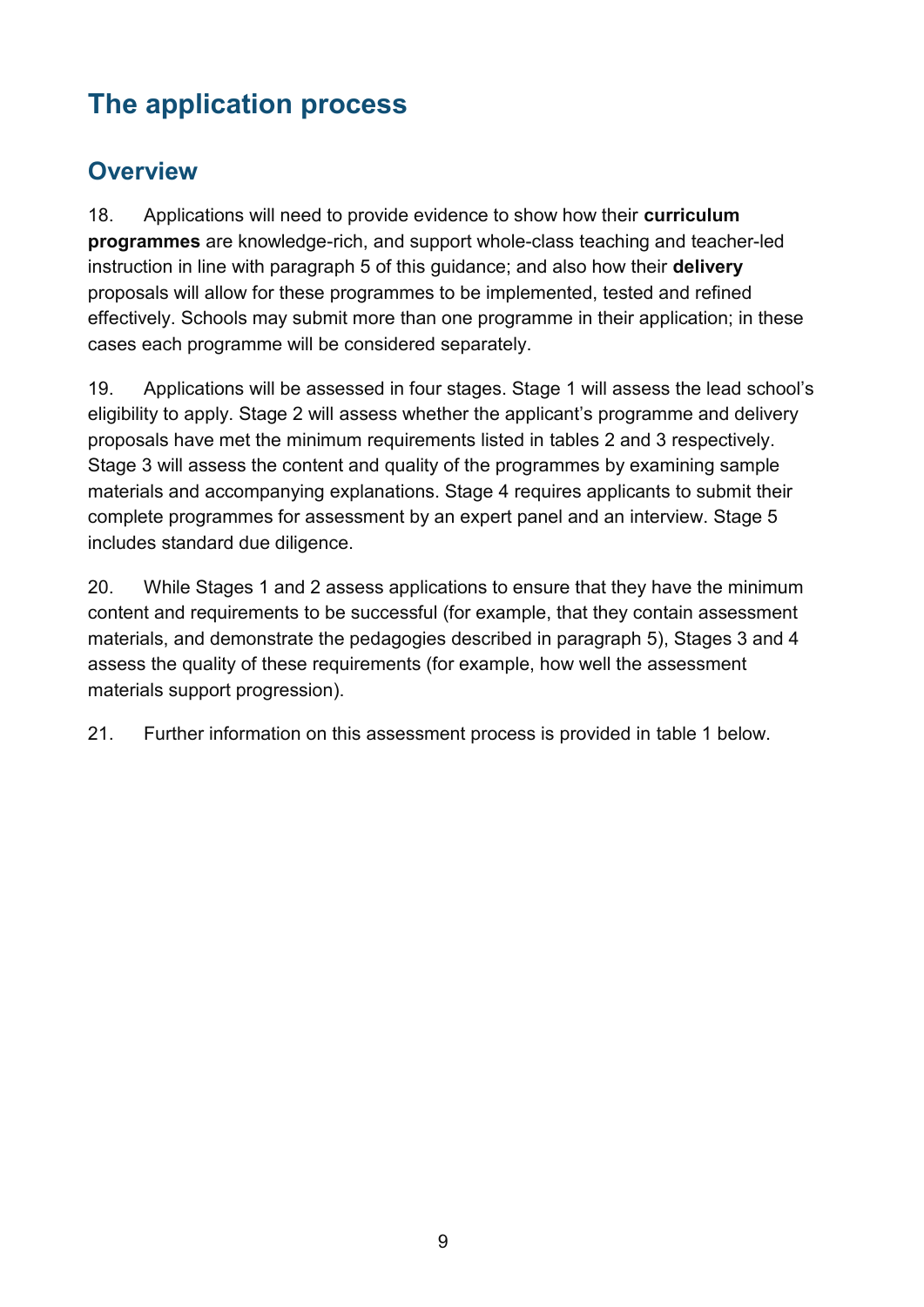| <b>Stage</b>                                                                                                | <b>Outcome</b> | <b>Assessment</b>                                                                                                                                                                                                                                                                                                                                                                                                                                                                                                                                                                                                                                                                                                                           | <b>Scoring</b>                                                                                                                                                                                                                                                                                                                                                                                                                                                                                                                                                                                                                                                                                                 |
|-------------------------------------------------------------------------------------------------------------|----------------|---------------------------------------------------------------------------------------------------------------------------------------------------------------------------------------------------------------------------------------------------------------------------------------------------------------------------------------------------------------------------------------------------------------------------------------------------------------------------------------------------------------------------------------------------------------------------------------------------------------------------------------------------------------------------------------------------------------------------------------------|----------------------------------------------------------------------------------------------------------------------------------------------------------------------------------------------------------------------------------------------------------------------------------------------------------------------------------------------------------------------------------------------------------------------------------------------------------------------------------------------------------------------------------------------------------------------------------------------------------------------------------------------------------------------------------------------------------------|
| Stage 1:<br>Check for<br>eligibility                                                                        | Pass /<br>Fail | Each lead school will be assessed to<br>ensure that they have been rated<br>good or outstanding in overall<br>effectiveness in its latest Ofsted<br>inspection. If they have not been, the<br>application will not be taken forward.<br>Each school will also be assessed to<br>ensure that they are not below the<br>national average in the relevant<br>published data listed in paragraph<br>13. If a lead school is below the<br>national average for any measure,<br>they must provide a clear<br>explanation as to how performance<br>will be improved to at least the<br>national average in the next two<br>years. This will be judged in the<br>round as pass or fail, and<br>applications that fail will not be taken<br>forward. | In terms of the relevant<br>published data, an<br>application will pass if:<br>All applicable<br>measures are greater<br>than or equal to the<br>national average; or<br>Not all applicable<br>$\overline{a}$<br>measures are greater<br>than or equal to the<br>national average, but<br>sufficient evidence and<br>reassurance has been<br>provided to explain<br>how the measures will<br>be improved to at least<br>the national average in<br>the next twoyears.<br>An application will fail if it<br>is below the national<br>average in any of the<br>applicable measures, and<br>there is insufficient<br>evidence has been<br>provided to show how this<br>will be improved in the<br>next two years. |
| Stage 2:<br>Check that<br>minimum<br>requirements<br>are met for<br>programmes<br>and delivery<br>proposals | Pass /<br>Fail | Each programme and delivery will<br>be judged as pass or fail in meeting<br>the respective minimum<br>requirements listed in the guidance<br>in tables 2 and 3.<br>An application will be taken forward<br>if it passes all delivery<br>requirements, and at least one of<br>the programmes within the<br>application passes all programme<br>requirements. Only programmes<br>that pass all minimum requirements<br>will be considered in stage 3.<br>If 30 or fewer applications are<br>successful stage 2, we reserve the                                                                                                                                                                                                                | Each requirement detailed<br>in tables 2 and 3 will be<br>judged to pass or fail:<br>Pass: Good evidence<br>has been provided to<br>demonstrate how the<br>application meets the<br>minimum<br>requirement, though<br>there may be some<br>minor omissions.<br><b>Fail: Insufficient</b><br>evidence has been<br>provided to<br>demonstrate how the<br>programme meets the                                                                                                                                                                                                                                                                                                                                     |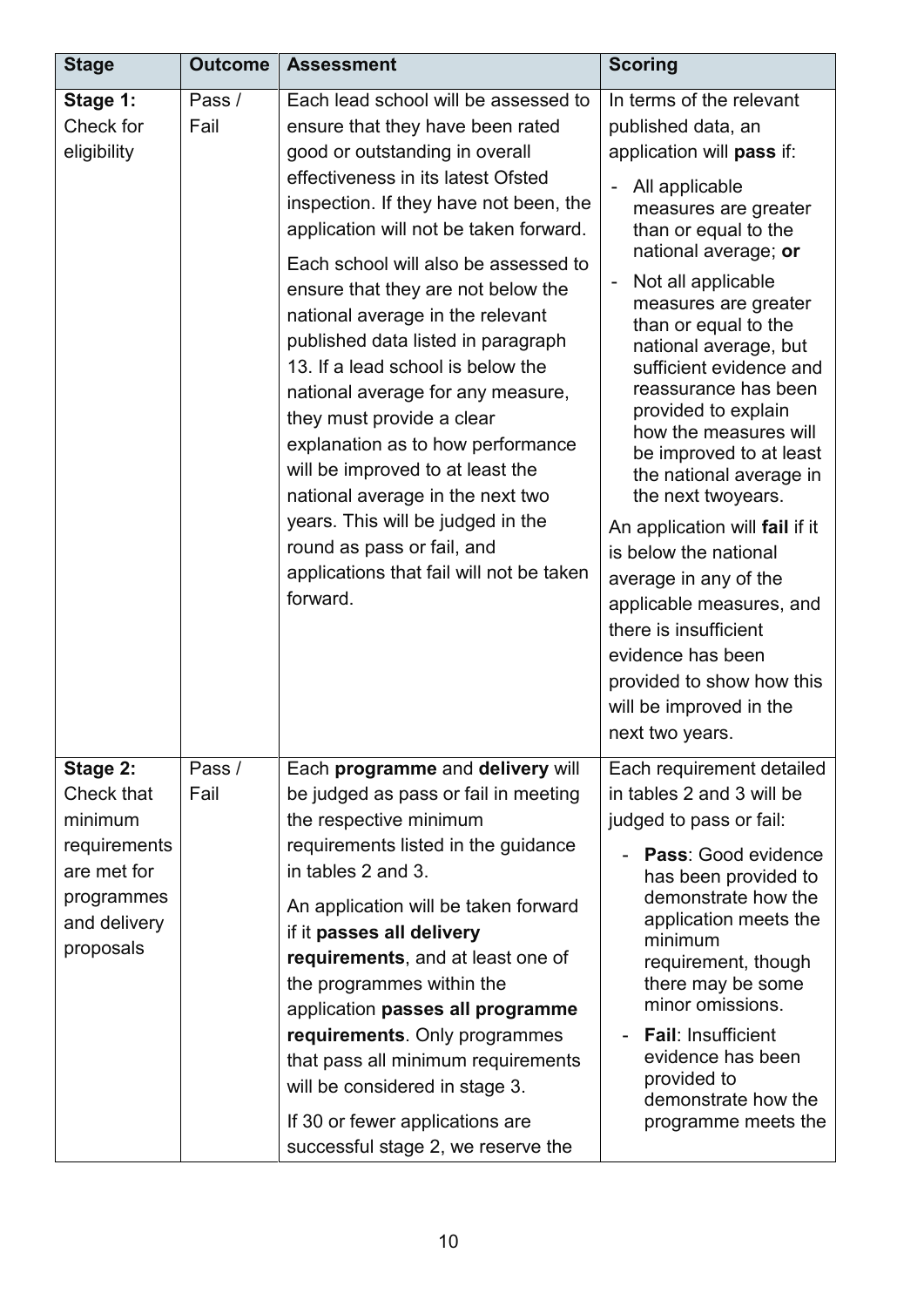|             |           | right to remove stage 3 and take                  | minimum                                          |
|-------------|-----------|---------------------------------------------------|--------------------------------------------------|
|             |           | these applications straight to stage              | requirement.                                     |
|             |           | 4.                                                |                                                  |
| Stage 3:    | Total     | Each programme will be judged 0-3                 | Each answer will be                              |
| Initial     | score out | according to how well the evidence                | scored 0-3 against the                           |
| programme   | of 24     | the applicant provides demonstrates               | extent to which it meets                         |
| scoring     |           | each of the programme criteria                    | each of the programme                            |
|             |           | detailed in table 4.                              | criterion detailed in table                      |
|             |           | Programmes need to score a                        | 4:                                               |
|             |           | minimum of 2 in each programme                    | 0: No evidence has                               |
|             |           | criterion to be considered in stage 4.            | been provided, or the<br>evidence does not       |
|             |           | Scores will be given out of 3 for each            | address the specific                             |
|             |           | criterion. The score for criteria A               | criterion.                                       |
|             |           | and B will be doubled so that the                 | 1: Although evidence<br>$\overline{\phantom{a}}$ |
|             |           | maximum scores for each criteria                  | has been provided, it                            |
|             |           | will be:                                          | does not meet the<br>criterion and overall       |
|             |           | A: 6                                              | the examples and/or                              |
|             |           | B: 6                                              | evidence is limited or<br>weak.                  |
|             |           | C: 3                                              | 2: Good evidence has                             |
|             |           | D: 3                                              | been provided<br>against the criterion,          |
|             |           | E: 3                                              | but there are minor                              |
|             |           | F: 3                                              | omissions or there is<br>insufficient clarity in |
|             |           | If we assess more than 30                         | places.                                          |
|             |           | programmes to pass this minimum                   | - 3: There is strong                             |
|             |           | threshold, we will take the 30 highest            | evidence that every<br>element of the            |
|             |           | scoring programmes, aiming where                  | criterion has been                               |
|             |           | possible to achieve an even spread                | met and the evidence                             |
|             |           | across both key stages 2 and 3, and               | is clear and                                     |
|             |           | science and the humanities (history               | comprehensive.                                   |
|             |           | and geography), to stage 4.                       |                                                  |
|             |           |                                                   |                                                  |
|             |           |                                                   |                                                  |
| Stage 4: A  | Score out | If the application and programme(s)               | Programmes will be                               |
| panel with  | of 24     | are successful and taken to stage 4,              | scored for each                                  |
| independent |           | we will ask applicants to:                        | programme criterion using                        |
| experts     |           |                                                   | the 0-3 descriptors above.                       |
| scores      |           | 1. submit any successful<br>programme(s) in their |                                                  |
| evidence    |           | entirety; and                                     |                                                  |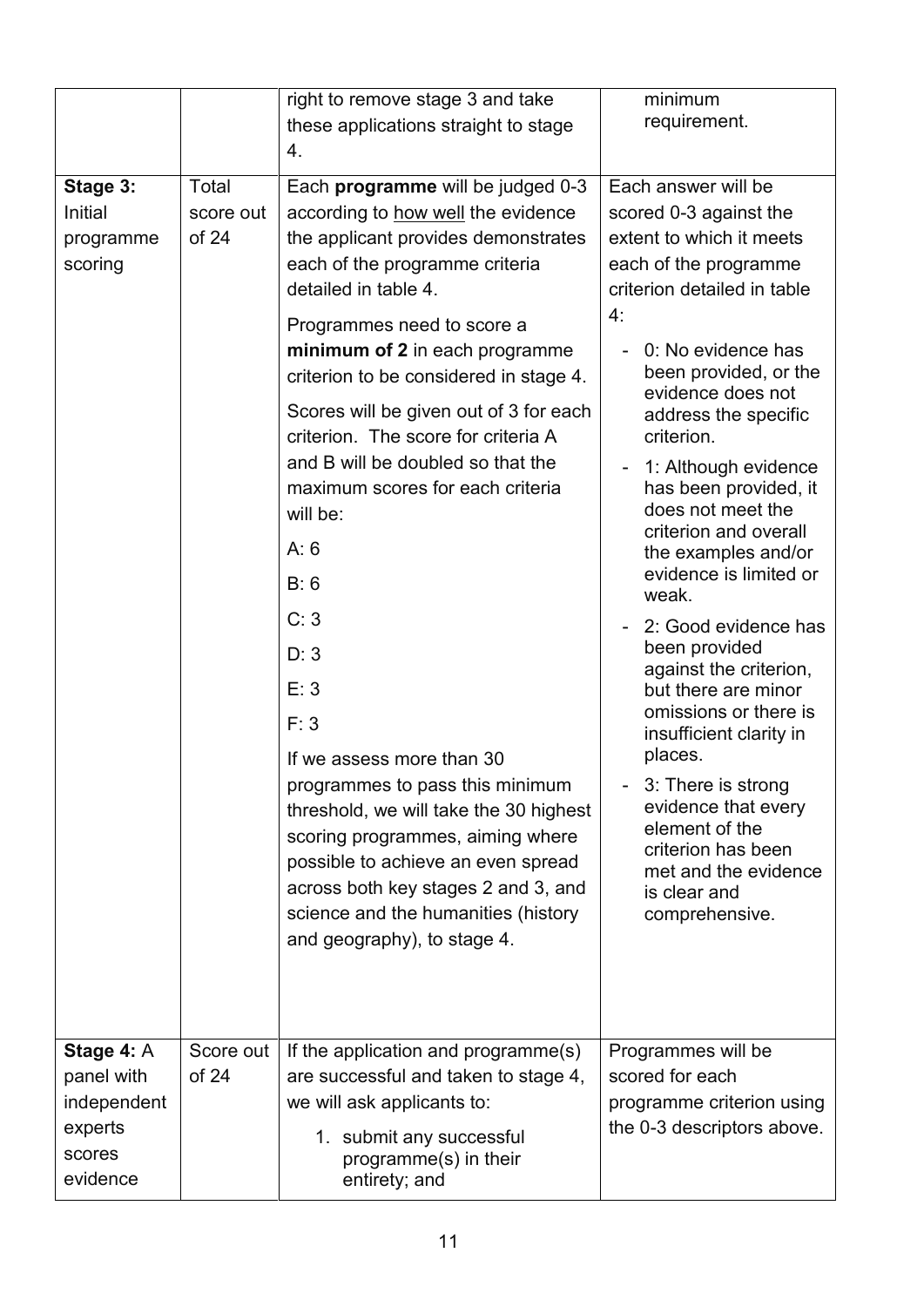| provided by<br>complete                      |             | 2. prepare for an interview or<br>discussion to support their<br>programme.                                                                                                                                                                                             |  |
|----------------------------------------------|-------------|-------------------------------------------------------------------------------------------------------------------------------------------------------------------------------------------------------------------------------------------------------------------------|--|
| programmes<br>and<br>interview<br>applicants |             | Evidence from both the complete<br>programme and the interview will be<br>used to score each programme 0-3<br>against each of the criterion used in<br>stage 3, detailed in table 4. The<br>panel may also view the application<br>and any scoring completed in earlier |  |
|                                              |             | stages.<br>The panel will compile a ranked list<br>of the highest scoring programmes,<br>ensuring balance across key stages<br>and both science and humanities,<br>and will make their<br>recommendations for grant funding<br>based on these ranked lists.             |  |
|                                              |             | We plan to request the full<br>submission of appliants'<br>programmes in early October 2018,<br>and interviews will take place soon<br>after.                                                                                                                           |  |
| Stage 5:<br>Due<br>diligence                 | Pass / fail | We reserve the right to undertake<br>financial viability checks, and may<br>contact Regional Schools<br>Commissioners, local authorities,<br>Ofsted, the Education and Skills<br>Funding Agency and the Teaching<br>Regulation Agency to do so.                         |  |

**Please note:**

**Schools will be informed if their applications and programmes will be taken to stage 4 or not.**

<span id="page-11-0"></span>**Schools will be informed if they have been successful at stage 5. Written feedback will be provided for all applications.**

**Table 1: Overview of the assessment process**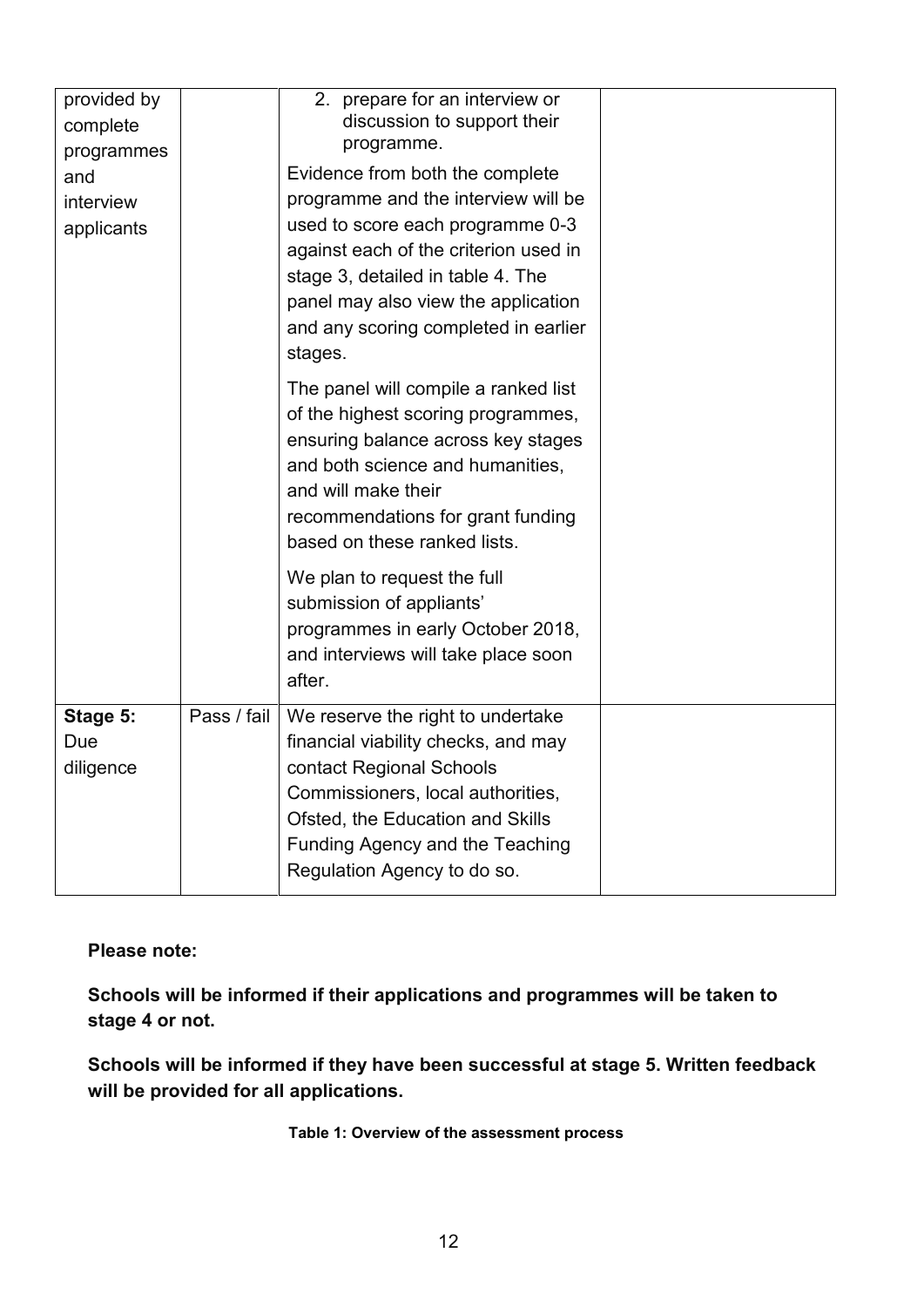# <span id="page-12-0"></span>**Stage 1: Eligibility criteria**

22. Stage 1 requires applicants to demonstrate that the lead school meets the minimum eligibility criteria described in paragraph [13.](#page-6-2)

## <span id="page-12-1"></span>**Stage 2: Minimum requirements**

23. Curriculum Programmes will need to meet a set of minimum requirements for stage 2. Applications that do not meet the minimum requirements will not be considered beyond the stage 2 of the assessment process. These minimum requirements include **programme** and **delivery** requirements, noted in tables 2 and 3 respectively.

#### <span id="page-12-2"></span>**Minimum programme requirements**

| Table 2: Minimum requirements for programmes                                                                                                                                    |
|---------------------------------------------------------------------------------------------------------------------------------------------------------------------------------|
| A. Programmes must be consistent with the stated aims of the national                                                                                                           |
| curriculum, as given within each subject specific programme of study.                                                                                                           |
| B. Programmes must contain the resources given below or be on track to<br>contain them by the programme start date:                                                             |
| An overview showing the curriculum content and how it is sequenced<br>over the key stage, sometimes called a scheme of work.                                                    |
| Medium term plans, which, may take the form of a more detailed<br>curriculum content organised into a unit or topic to be taught over a<br>period of time (e.g. term or year).  |
| Individual lesson materials which may take the form of a printed<br>$\bullet$<br>textbook, printed workbook, digital materials, presentation materials or<br>lesson plans.      |
| Guidance and/or training for teachers, which may take the form of<br>$\bullet$<br>teacher guides, online guides and videos, or training materials and<br>face-to-face sessions. |
| Assessment materials, which may take the form of diagnostic tools,<br>$\bullet$<br>exemplar pupil work, approaches to questioning during lessons and<br>summative tests.        |
| C. Science programmes at Key Stage 3 must be structured into the<br>disciplines of biology, chemistry and physics.                                                              |
| D. Programmes must be knowledge-rich, and have whole-class teaching<br>and teacher-led instruction, as described in paragraph 5, at their core.                                 |

#### <span id="page-12-3"></span>**Table 2: Minimum requirements for programmes**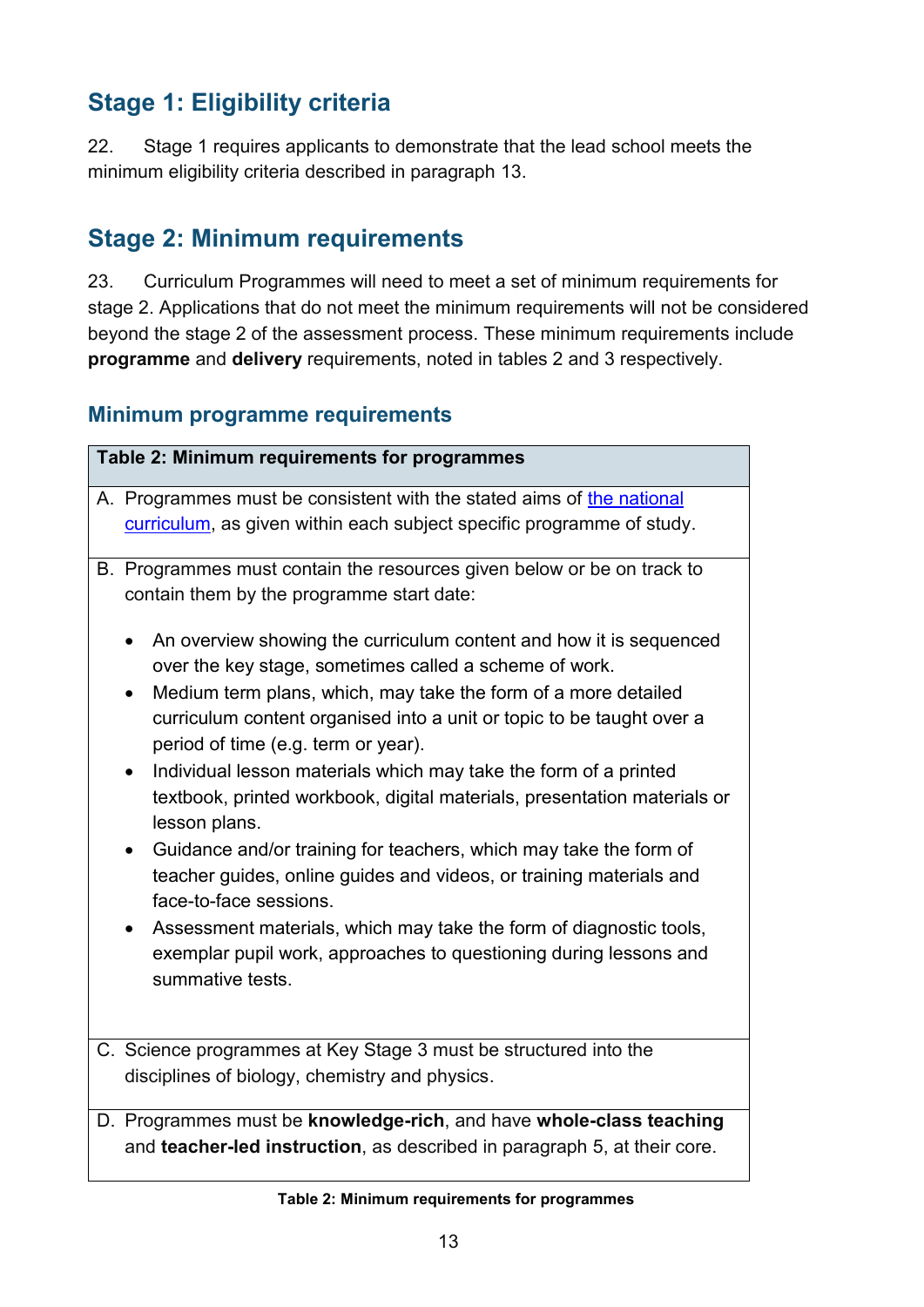### <span id="page-13-0"></span>**Minimum delivery requirements**

#### **Table 3. Minimum requirements for delivery proposal**

 **A.** The **objectives are clear and measurable** and reflect the aims of the pilot, which are to:

1. Gather evidence on

- How using the programmes can improve pupil outcomes and reduce teacher workload;
- The frameworks or specifications for programmes that allow for the greatest benefits to pupil outcomes and teacher workload; and
- How the programmes are shared or implemented effectively in a wide range of schools, including the level of high quality training and guidance required to ensure teachers can deliver the programmes effectively.

 2. Refine and improve the quality of applicants' existing programmes, informed by teacher and school feedback.

**B.** The proposal demonstrates **capacity to deliver** on the project:

- There is a well-developed delivery plan with clear identification of tasks and timescales required to deliver successfully.
- There is an approach to identifying risks to delivery and mitigation strategies.
- The proposal sets out robust leadership and good quality governance.
- The proposal is realistic and achievable within the available time and funding.
- The plan makes clear that the applicant, if successful, will work with the Department for Education to collect management information, and to identify, collect and share the data required to evaluate the pilot's objectives. Applicants are not required to identify the data they will collect at this stage.

**C.** There is a clear plan for **selecting and recruiting schools** to participate:

- Applicants' plans will show how they will select and recruit at least 6 schools to participate in the pilot and, if applicable, how they will take into account of the capacity of each school to pilot more than one programme.
- The process will ensure that a range of school types are selected:
	- o At least a third of the participating primary schools, and at least a quarter of the participating secondary schools must have at least 40% of its pupils registered as eligible for free school meals (FSM) at any point in the last 6 years.
	- o One of the participating schools must have been rated as Requires Improvement in its most recent Ofsted inspection.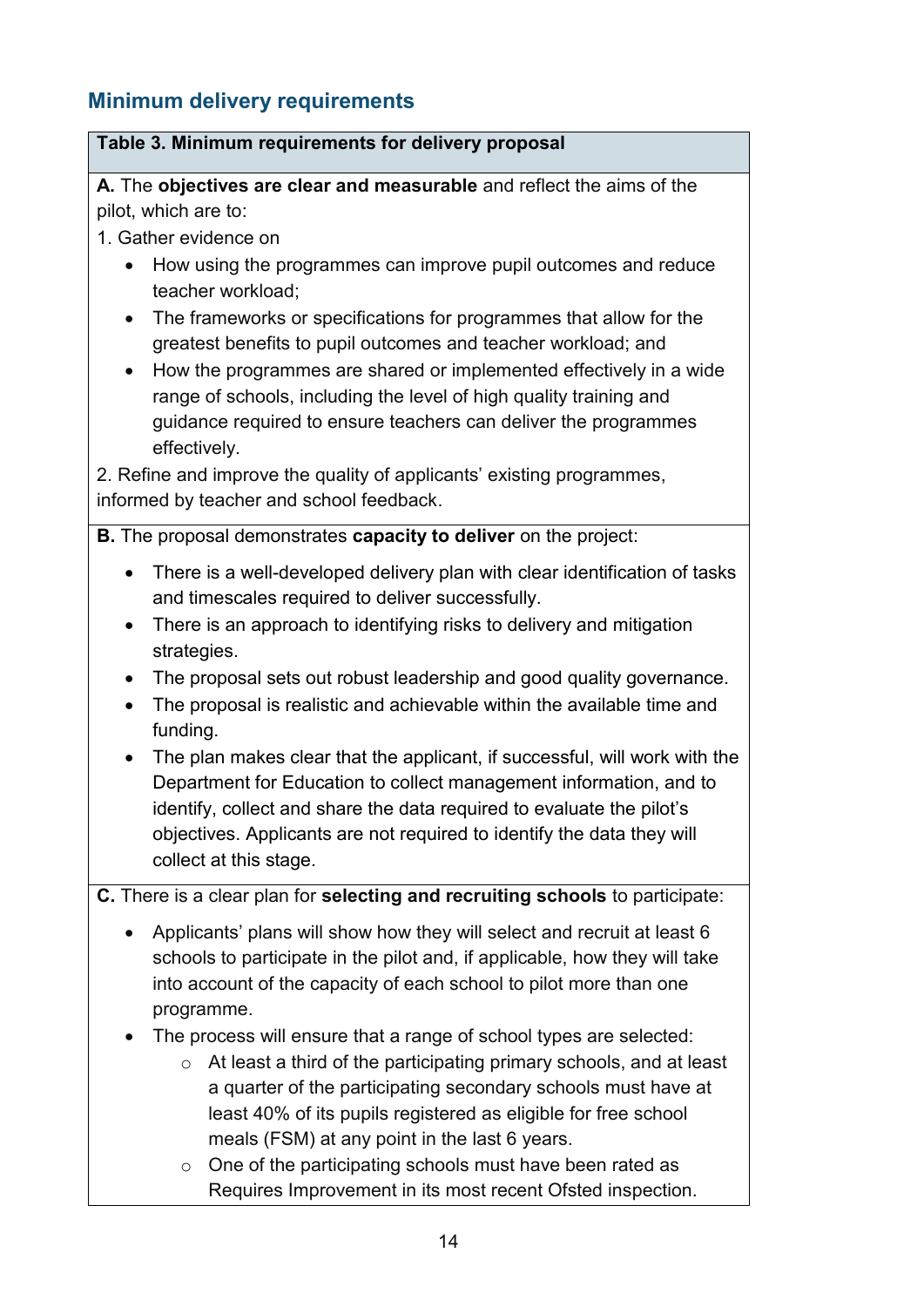#### **Table 3. Minimum requirements for delivery proposal**

- $\circ$  If a school is leading an application for a multi-academy trust, more than half of the participating schools must be outside the multi-academy trust.
- The participating schools must not have used or been involved with the production of programmes before the pilot.

#### **D.** There is a well-developed plan to **implement and refine the programmes:**

- There is a clear methodology for introducing the programme(s) into schools, and considerations have been made for the time and costs incurred to applicants' and to the participating schools for the appropriate training for teachers.
- There is a clear strategy to engage and support teachers and school leaders, and generate enthusiasm for the programmes.
- There is a systematic approach to how feedback from headteachers, teachers and other staff in applicants' schools and participating schools will be sought, and how this will feed into the refinement and improvement of programmes.

**E.** The proposal demonstrates **value for money:**

- There is a convincing breakdown of costs to the value of the bid, including the number of programmes applicants will pilot, and the number of schools and teachers they anticipate participating.
- The proposals sets out how costs have been kept to a minimum.
- There is no overlap between this project and another departmentfunded project that applicants' deliver.

**F.** There are clear **contingency plans** which consider how applicants will deliver if only some of their programmes are successful:

- There is a clear explanation for how the proposals will be amended if only a proportion of programmes submitted are successful, including the differences required to each requirement A-F listed above.
- <span id="page-14-0"></span>• This strategy covers all possible outcomes of the application process.

#### **Table 3: Minimum requirements for delivery proposals**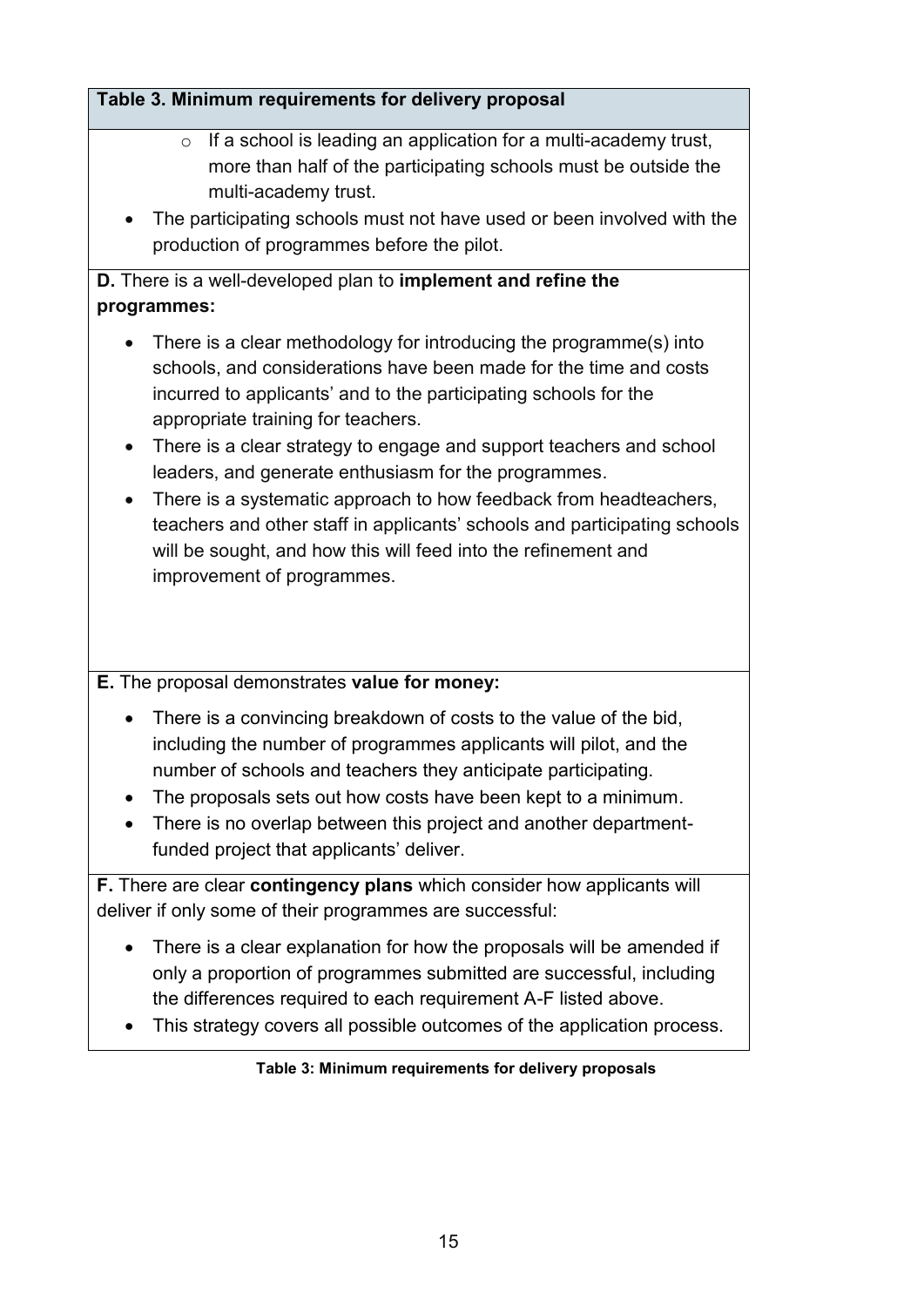## <span id="page-15-0"></span>**Stages 3 and 4: Assessment of programmes**

24. If the application and programmes have been assessed and judged to meet the minimum requirements listed above, programmes will be further assessed against the programme criteria below. While the minimum requirements focused on the content, this assessment will seek to judge the **quality** of the programmes, and how well each of the programmes meet the criterion below. For example, where the minimum requirements stipulate that schools must include assessment materials, this assessment will judge how well these assessment materials support progression. The quality of the programmes will be assessed against the six criteria below. This includes the extent to which programmes are knowledge-rich and have teacher-led instruction and whole-class teaching at its core.

25. Applications needs to provide both an explanation of how the programmes meet each of the six criteria below, and sample materials from applicants' programmes to provide further evidence. Applicants' responses and the sample materials will be assessed against the six criteria. Criteria A and B will be given twice the weighting of the other programme criteria during the assessment process.

26. The programme criteria against which each programme will be assessed are detailed in table 4 below.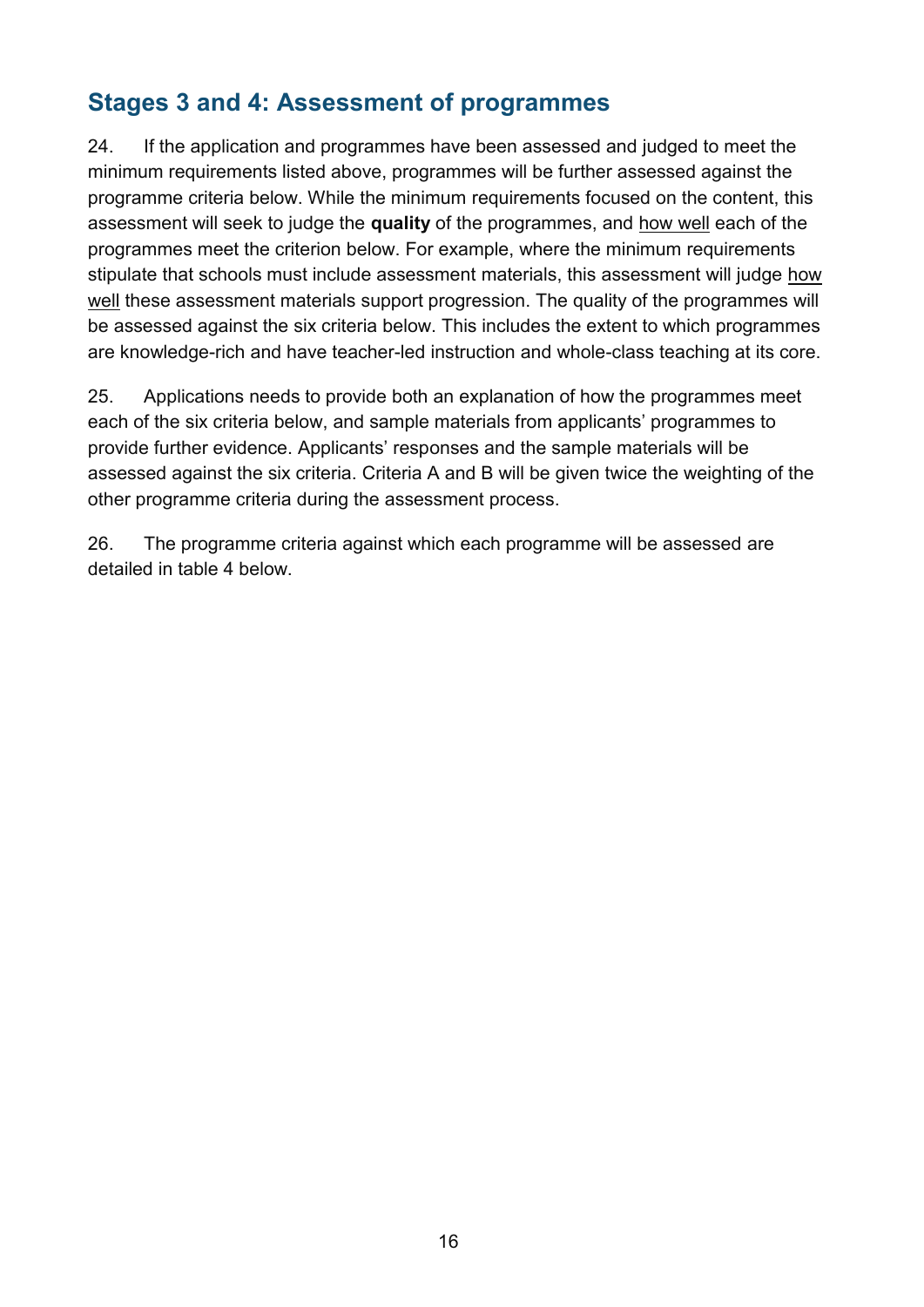#### **Table 4. Criteria against which the quality of programmes will be assessed**

**A.** The programme is **coherent**:

- The content of long term and medium term plans is sequenced to build on prior knowledge and ensure progression across a concept and from one unit of work to another.
- There is a clear pedagogic rationale behind the sequence chosen and this aligns with the aims of the Curriculum Fund as set out in paragraph [5.](#page-3-3)

#### **B.** The content is **knowledge-rich**:

- The content is rooted in the discipline of the academic subject: materials provide opportunities for retention, subject-appropriate application and re-use of knowledge.
- Specialist vocabulary appropriate to the level being studied is used with precision.
- Images and diagrams are relevant, accurate and support understanding.
- Key teaching points has been reviewed against research evidence.
- **C.** The programme includes **training or guidance** for teachers, which can:
	- Support the effective use of resources in line with the intended approach.
	- Enhance teacher subject knowledge.
	- Improve the quality of teaching.
- **D. Assessment materials** support progression, so that:
	- Formative assessment materials assess prior knowledge and acquisition of knowledge during teaching.
	- Content addresses common misconceptions.
	- Summative assessment materials are a reliable measure of a pupil's progress and their retention of knowledge.
- **E.** The intended use of the materials drives the **presentation and structure**:
	- The format and design of the materials used in lessons is well matched to the content, enhances understanding and supports good teaching
	- The format and design of the curriculum overview materials including medium and long term planning supports the programme's coherence.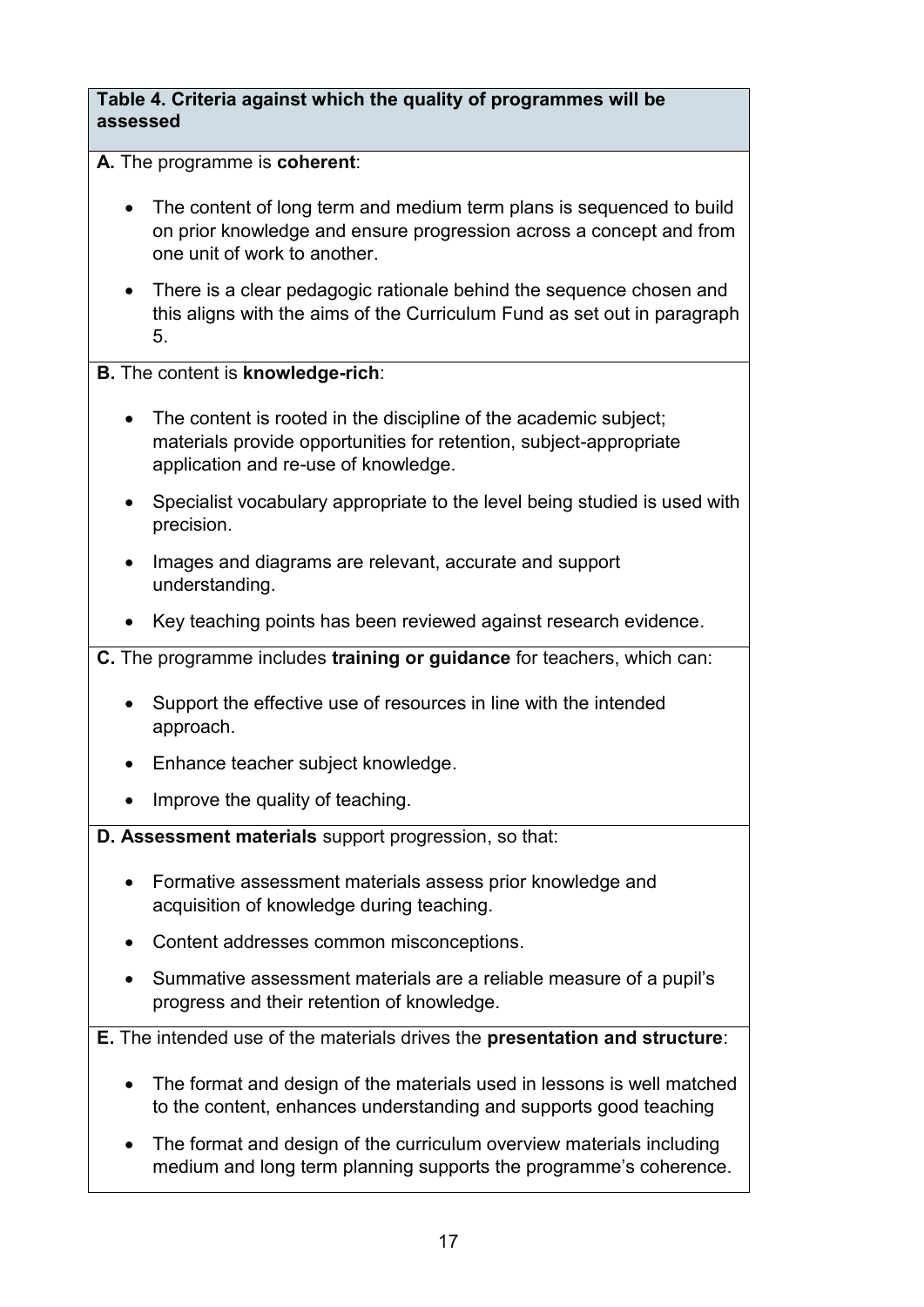**F.** The programme is **versatile**: • There is content that can be used with pupils across the ability range, including approaches, which ensure the engagement of higher attaining pupils, and approaches for supporting pupils with SEND and EAL, whilst still placing the emphasis on **whole-class teaching, teacher-led instruction** and the entitlement of all pupils to see the most demanding materials**.**  • Individual lesson materials are adaptable at the same time as maintaining fidelityto the programme approach

 $\bullet$  ...

<span id="page-17-1"></span>**Table 4: Criteria against which the quality of programmes will be assessed**

## <span id="page-17-0"></span>**Stage 5: Due diligence**

27. Due diligence checks will be carried out as detailed in table 1.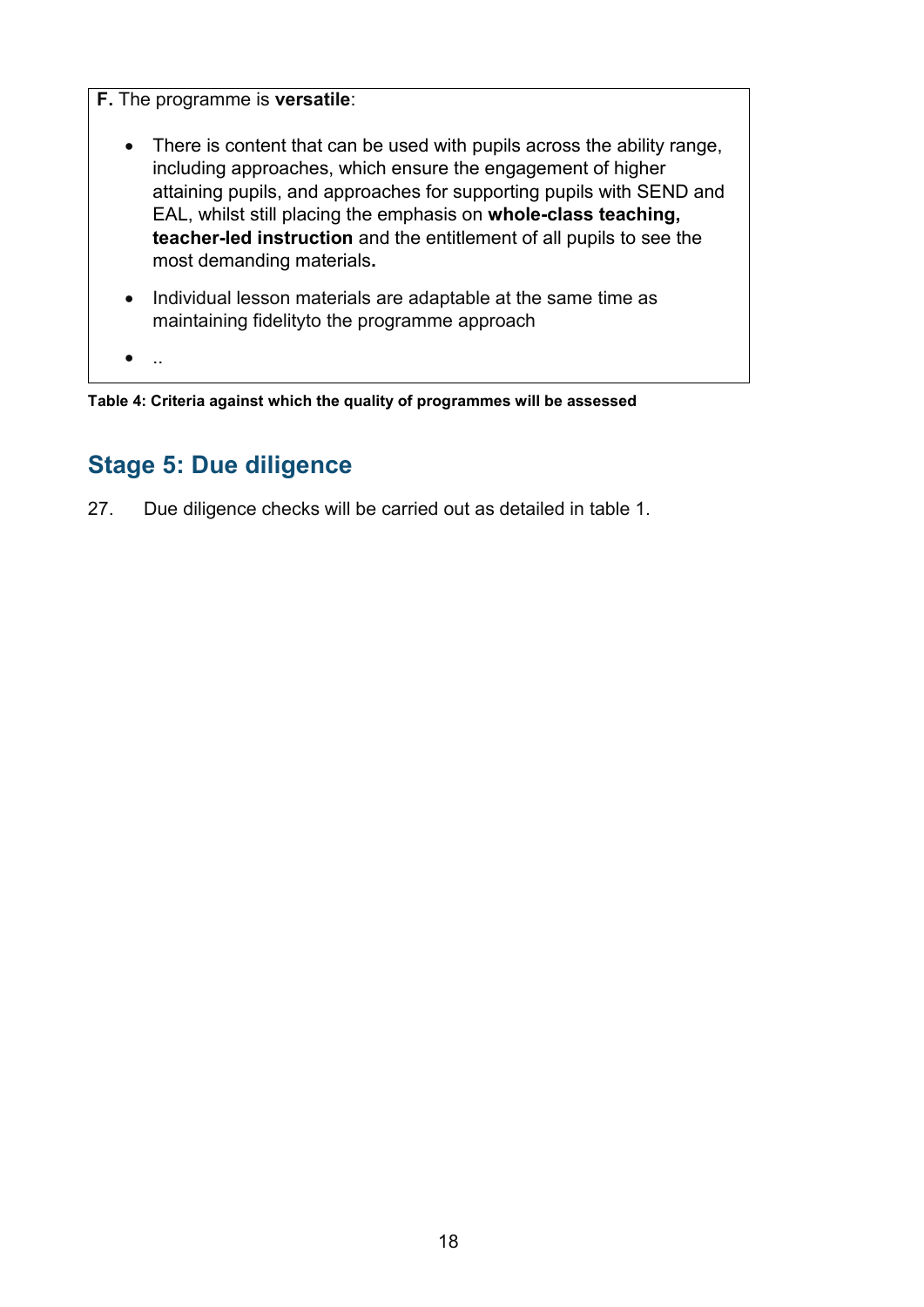# <span id="page-18-0"></span>**Further information**

28. Please submit application forms alongside an appendix with sample materials from programmes (a maximum of 18 pages per programme). These sample materials should be annotated and referenced in responses in the application. Applications that do not submit sample materials will not be considered. A limit on the number of words is stated for each section in the text box provided, any text that exceeds the stated limit will not be assessed. Please include the total number of words for each section at the bottom of each box.

29. If the application includes more than one programme, applicants will need to complete sections 2.1 and 3.1 for each programme submitted. Please note that applicants will need to add additional rows if submitting more than 3 programmes. If an application reaches stage 4 in the application process, applicants will need to submit their entire curriculum programme, and attend an interview in early October.

30. Please email a single Word or pdf version of the completed application form to [curriculumfund.application@education.gov.uk](mailto:curriculumfund.application@education.gov.uk) by 11:45pm on Monday 17 September 2018. The words 'Curriculum programme pilot application' followed by the organisation name of the lead bidder should be included in the email 'subject' field when submitting the application.

#### <span id="page-18-1"></span>Key dates

31. The bidding round opened on Thursday 26 July and will close at 11:45pm on Monday 17 September 2018, giving applicants eight weeks to develop their applications. Key dates and deadlines for the application process are set out in the table 5 below.

| <b>Milestones</b>                                                                     | <b>Dates</b>                              |
|---------------------------------------------------------------------------------------|-------------------------------------------|
| Bidding round opens                                                                   | Thursday 26 July 2018                     |
| Pre-application webinars                                                              | Various dates in<br>August/September 2018 |
| <b>Bidding round closes</b>                                                           | Monday 17 September 2018                  |
| Assessment of applications                                                            | September - October 2018                  |
| DfE may contact prospective bidders for<br>clarification and all programme materials. | Early October 2018                        |
| Outcomes announced                                                                    | Early November 2018                       |
| Programme start                                                                       | From January 2019                         |
| Programme ends                                                                        | No earlier than August 2019               |

#### <span id="page-18-2"></span>**Table 5: Key dates in the application process**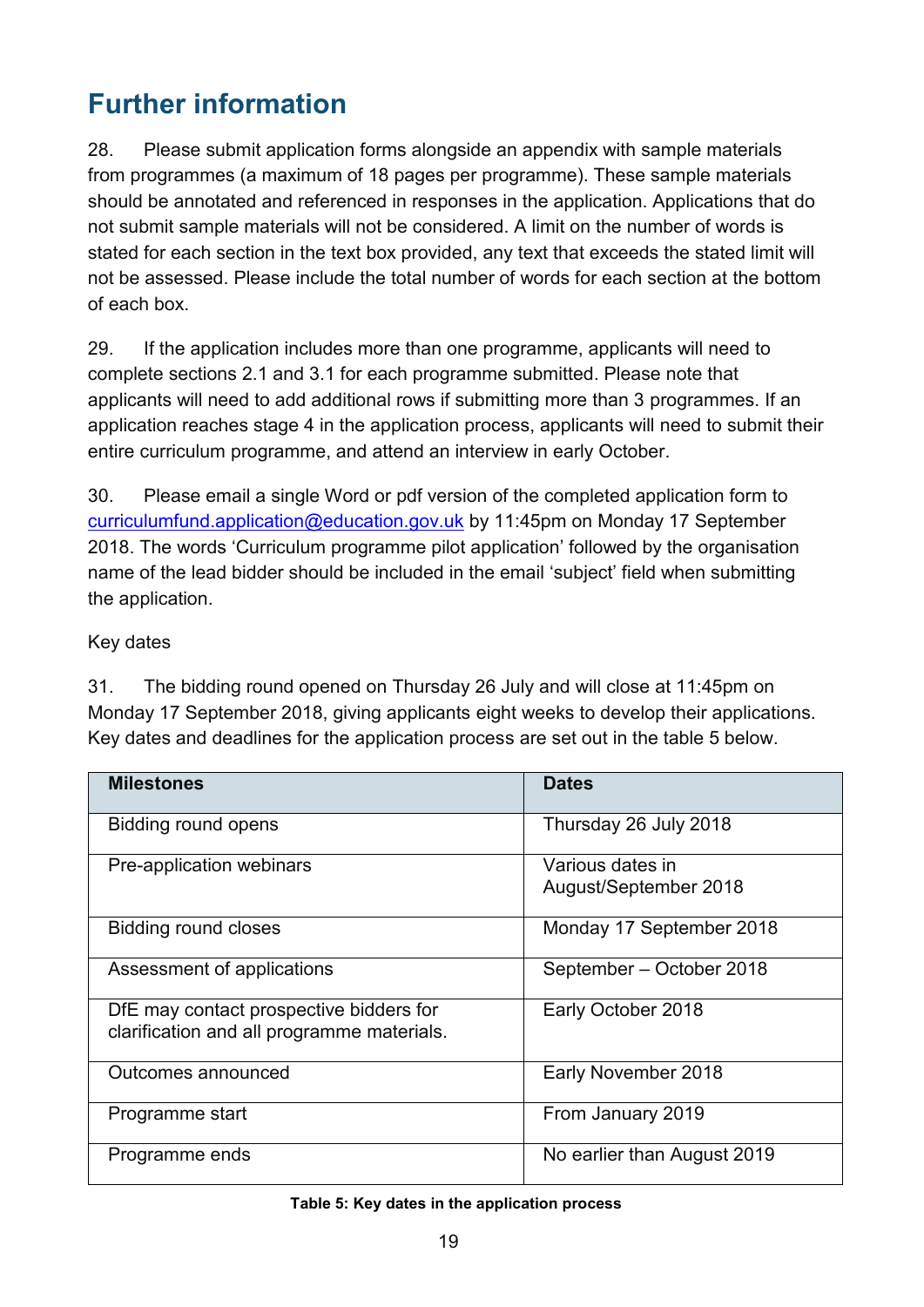32. The Department is hosting webinar(s), including a Q&A session in August and September, for interested organisations to learn more about the grant. Please register interest for pre-application webinars by emailing [curriculum.fund@education.gov.uk.](mailto:curriculum.fund@education.gov.uk)

# <span id="page-19-0"></span>**Terms and conditions of grant funding**

33. The bid is not an agreement or grant. Meeting the selection criteria does not guarantee funding. Funding is limited and applications will be assessed and prioritised according to the extent to which they meet the selection criteria. Only high quality applications are likely to be considered for funding.

34. The department reserves the right to apply its discretion to the amount of funding that is to be awarded to the successful applicant. This may be in full accordance with the applicant's proposal. However, if the department deems that only part of the proposal is acceptable, in terms of the stated deliverables, then it reserves the right to award funding on that basis.

35. Applicants will not be entitled to claim from the department any costs or expenses, which they may incur in preparing their bid, whether or not the bid is successful.

36. The DfE reserves the right to reject all or any bids received and cancel the grant competition without assigning any reasons. Should the DfE decide to abandon this competition, the bidders are not entitled to claim from the DfE any costs or expenses which may be incurred in the preparation of their application.

37. Before submitting an application, please read and understand the [Department for](https://www.gov.uk/government/publications/grant-funding-agreement-terms-and-conditions)  [Education grant funding agreement terms and conditions.](https://www.gov.uk/government/publications/grant-funding-agreement-terms-and-conditions) In applying for the pilot grant, applicants will be agreeing to the Department for Education grant funding agreement terms and conditions.

38. In the event of an application being successful, the applicant will be required to sign a grant offer letter. This will set out the specific grant conditions, monitoring arrangements and payment details.

# <span id="page-19-1"></span>**Contact details**

39. If applicants have any queries, they should contact the Department at [curriculum.fund@education.gov.uk](mailto:curriculum.fund@education.gov.uk) prior to submitting an application form. Pre-bid negotiations are not allowed.

40. We will endeavour to respond to all queries via the above mailbox within 2 working days.